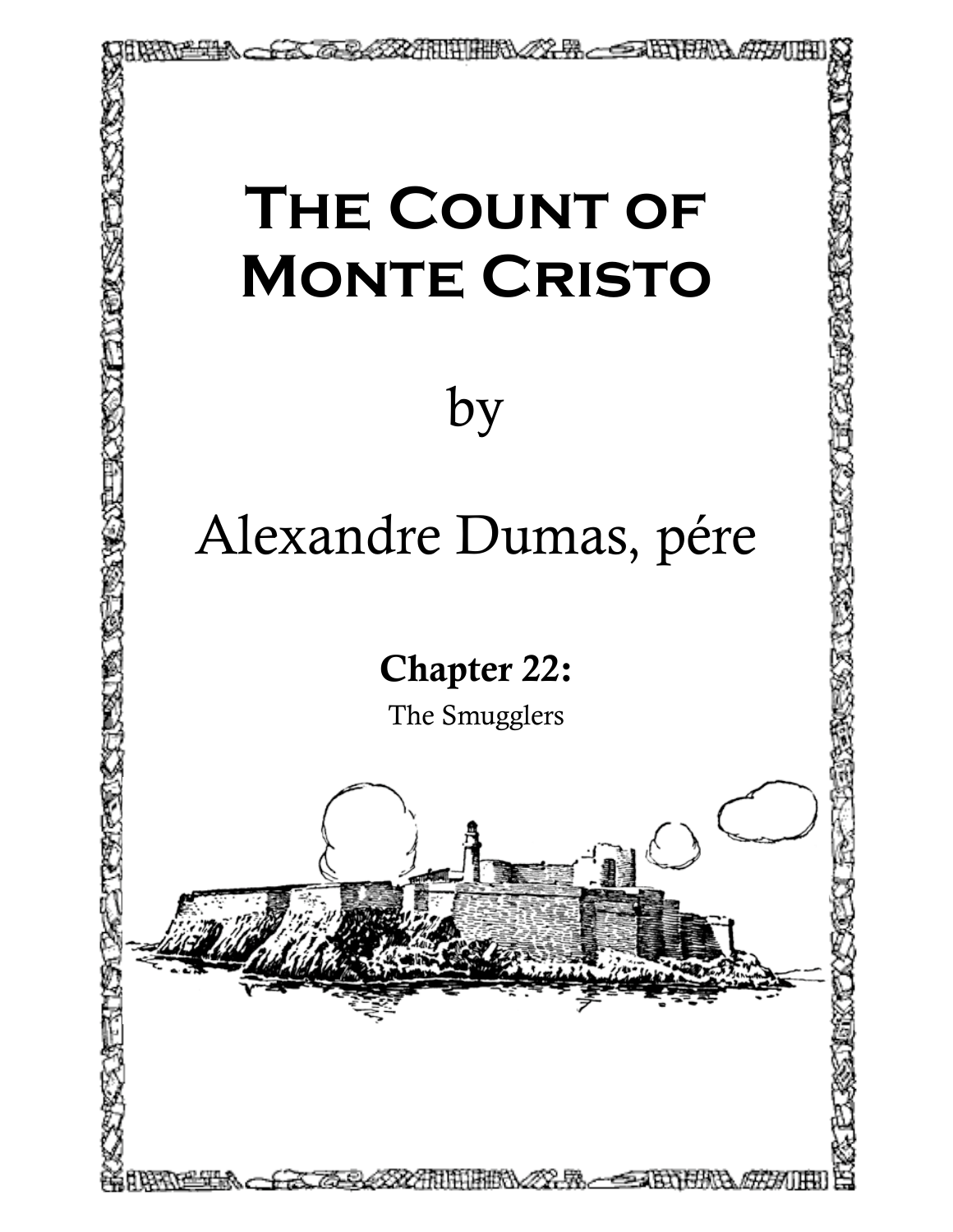Dantes had not been a day on board before he had a very clear idea of the men with whom his lot had been cast. Without having been in the school of the Abbe Faria, the worthy master of The Young Amelia (the name of the Genoese tartan) knew a smattering of all the tongues spoken on the shores of that large lake called the Mediterranean, from the Arabic to the Provencal, and this, while it spared him interpreters, persons always troublesome and frequently indiscreet, gave him great facilities of communication, either with the vessels he met at sea, with the small boats sailing along the coast, or with the people without name, country, or occupation, who are always seen on the quays of seaports, and who live by hidden and mysterious means which we must suppose to be a direct gift of providence, as they have no visible means of support. It is fair to assume that Dantes was on board a smuggler.

At first the captain had received Dantes on board with a certain degree of distrust. He was very well known to the customs officers of the coast; and as there was between these worthies and himself a perpetual battle of wits, he had at first thought that Dantes might be an emissary of these industrious guardians of rights and duties, who perhaps employed this ingenious means of learning some of the secrets of his trade. But the skilful manner in which Dantes had handled the lugger had entirely reassured him; and then, when he saw the light plume of smoke floating above the bastion of the Chateau d'If, and heard the distant report, he was instantly struck with the idea that he had on board his vessel one whose coming and going, like that of kings, was accompanied with salutes of artillery. This made him less uneasy, it must be owned, than if the new–comer had proved to be a customs officer; but this supposition also disappeared like the first, when he beheld the perfect tranquillity of his recruit.

Edmond thus had the advantage of knowing what the owner was, without the owner knowing who he was; and however the old sailor and his crew tried to "pump" him, they extracted nothing more from him; he gave accurate descriptions of Naples and Malta, which he knew as well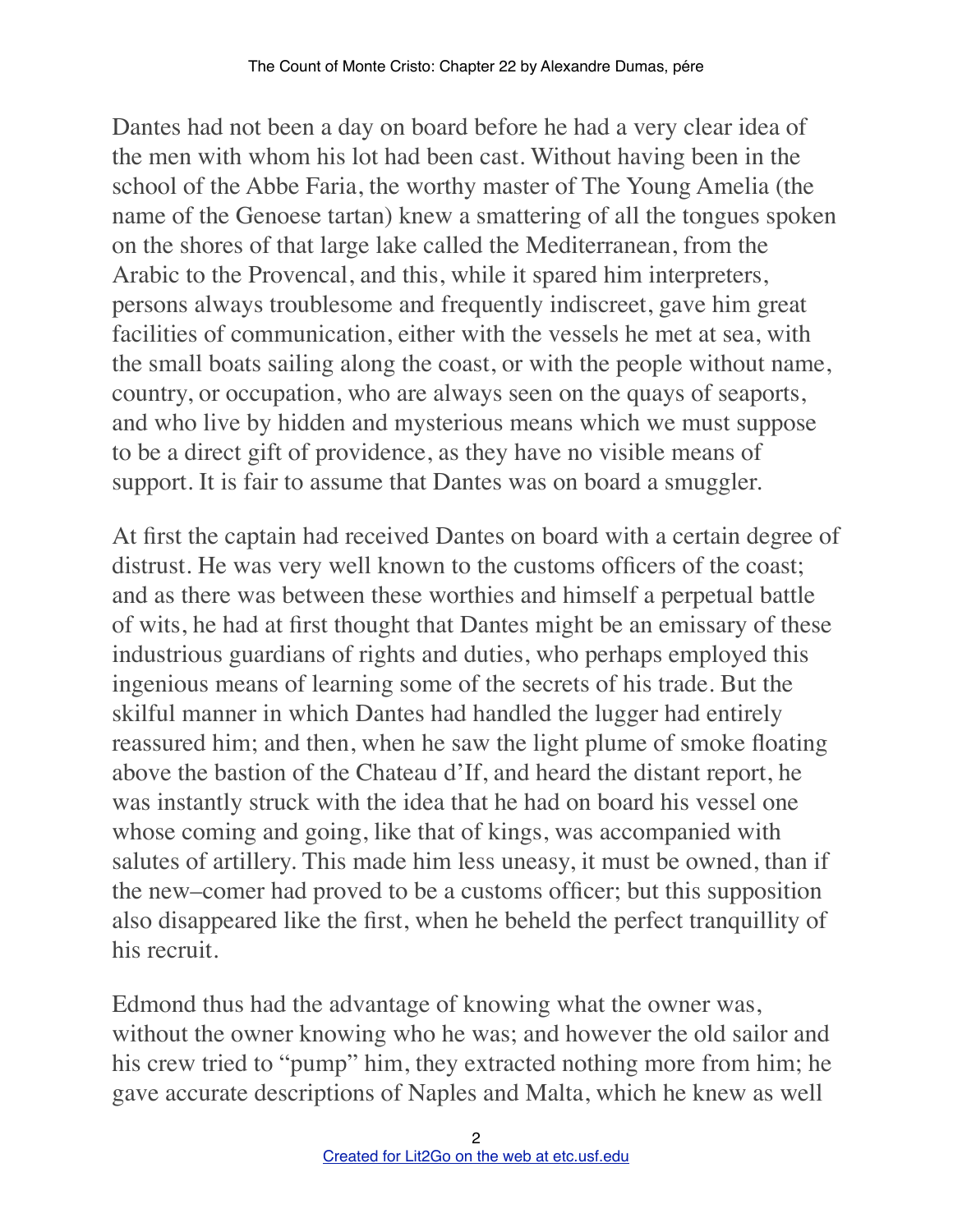as Marseilles, and held stoutly to his first story. Thus the Genoese, subtle as he was, was duped by Edmond, in whose favor his mild demeanor, his nautical skill, and his admirable dissimulation, pleaded. Moreover, it is possible that the Genoese was one of those shrewd persons who know nothing but what they should know, and believe nothing but what they should believe.

In this state of mutual understanding, they reached Leghorn. Here Edmond was to undergo another trial; he was to find out whether he could recognize himself, as he had not seen his own face for fourteen years. He had preserved a tolerably good remembrance of what the youth had been, and was now to find out what the man had become. His comrades believed that his vow was fulfilled. As he had twenty times touched at Leghorn, he remembered a barber in St. Ferdinand Street; he went there to have his beard and hair cut. The barber gazed in amazement at this man with the long, thick and black hair and beard, which gave his head the appearance of one of Titian's portraits. At this period it was not the fashion to wear so large a beard and hair so long; now a barber would only be surprised if a man gifted with such advantages should consent voluntarily to deprive himself of them. The Leghorn barber said nothing and went to work.

When the operation was concluded, and Edmond felt that his chin was completely smooth, and his hair reduced to its usual length, he asked for a hand–glass. He was now, as we have said, three–and–thirty years of age, and his fourteen years' imprisonment had produced a great transformation in his appearance. Dantes had entered the Chateau d'If with the round, open, smiling face of a young and happy man, with whom the early paths of life have been smooth, and who anticipates a future corresponding with his past. This was now all changed. The oval face was lengthened, his smiling mouth had assumed the firm and marked lines which betoken resolution; his eyebrows were arched beneath a brow furrowed with thought; his eyes were full of melancholy, and from their depths occasionally sparkled gloomy fires of misanthropy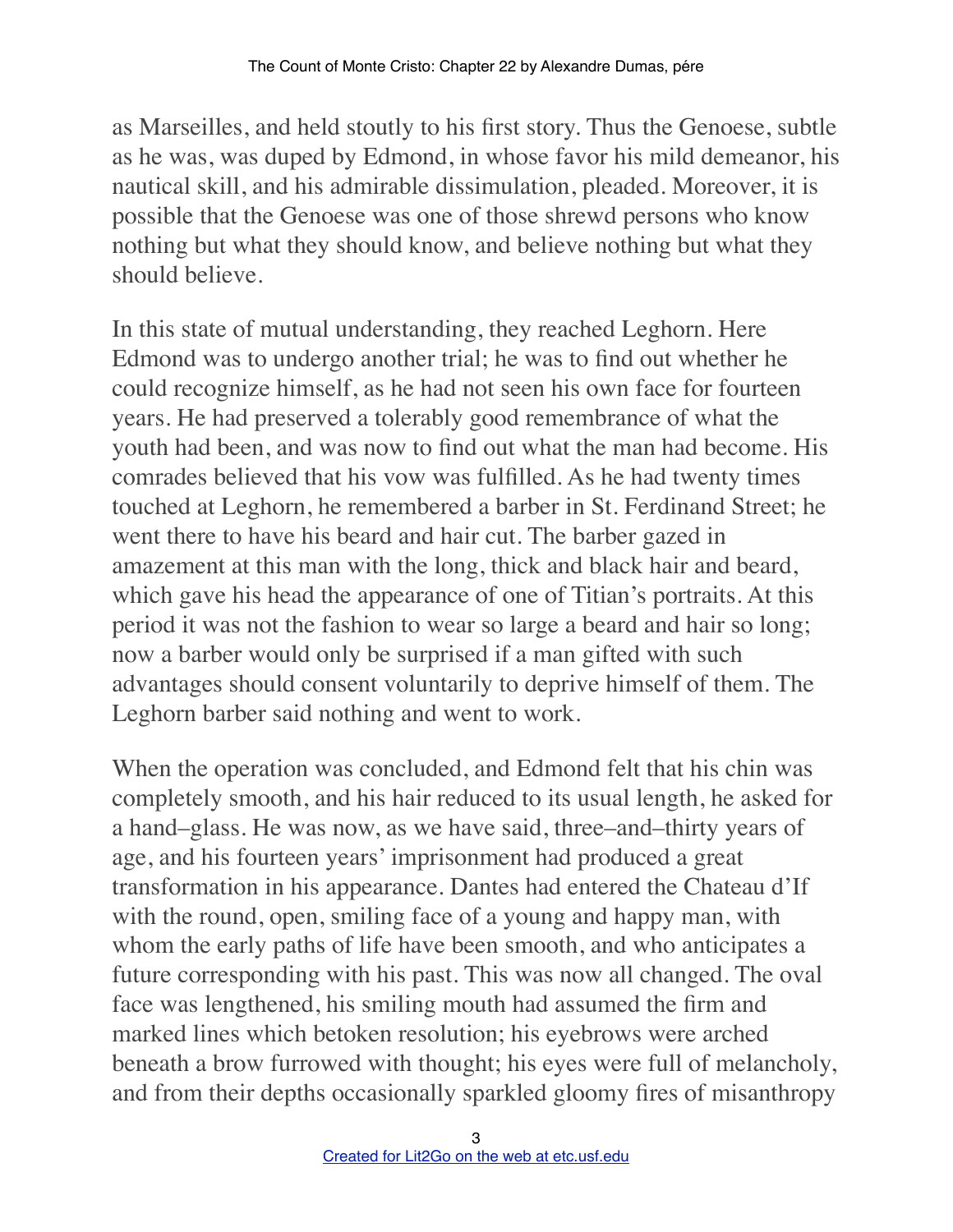and hatred; his complexion, so long kept from the sun, had now that pale color which produces, when the features are encircled with black hair, the aristocratic beauty of the man of the north; the profound learning he had acquired had besides diffused over his features a refined intellectual expression; and he had also acquired, being naturally of a goodly stature, that vigor which a frame possesses which has so long concentrated all its force within itself.

To the elegance of a nervous and slight form had succeeded the solidity of a rounded and muscular figure. As to his voice, prayers, sobs, and imprecations had changed it so that at times it was of a singularly penetrating sweetness, and at others rough and almost hoarse. Moreover, from being so long in twilight or darkness, his eyes had acquired the faculty of distinguishing objects in the night, common to the hyena and the wolf. Edmond smiled when he beheld himself: it was impossible that his best friend—if, indeed, he had any friend left—could recognize him; he could not recognize himself.

The master of The Young Amelia, who was very desirous of retaining amongst his crew a man of Edmond's value, had offered to advance him funds out of his future profits, which Edmond had accepted. His next care on leaving the barber's who had achieved his first metamorphosis was to enter a shop and buy a complete sailor's suit—a garb, as we all know, very simple, and consisting of white trousers, a striped shirt, and a cap. It was in this costume, and bringing back to Jacopo the shirt and trousers he had lent him, that Edmond reappeared before the captain of the lugger, who had made him tell his story over and over again before he could believe him, or recognize in the neat and trim sailor the man with thick and matted beard, hair tangled with seaweed, and body soaking in seabrine, whom he had picked up naked and nearly drowned. Attracted by his prepossessing appearance, he renewed his offers of an engagement to Dantes; but Dantes, who had his own projects, would not agree for a longer time than three months.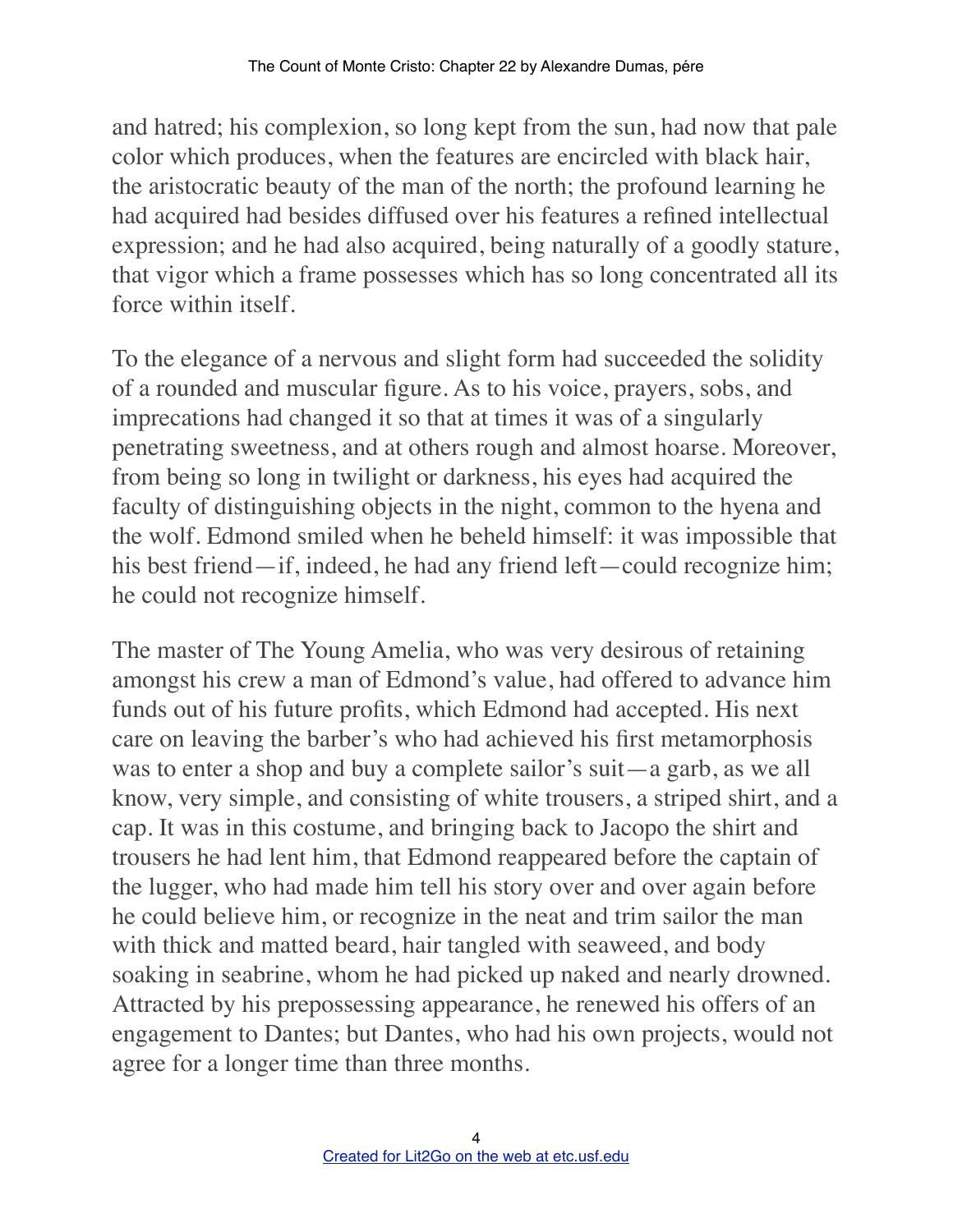The Young Amelia had a very active crew, very obedient to their captain, who lost as little time as possible. He had scarcely been a week at Leghorn before the hold of his vessel was filled with printed muslins, contraband cottons, English powder, and tobacco on which the excise had forgotten to put its mark. The master was to get all this out of Leghorn free of duties, and land it on the shores of Corsica, where certain speculators undertook to forward the cargo to France. They sailed; Edmond was again cleaving the azure sea which had been the first horizon of his youth, and which he had so often dreamed of in prison. He left Gorgone on his right and La Pianosa on his left, and went towards the country of Paoli and Napoleon. The next morning going on deck, as he always did at an early hour, the patron found Dantes leaning against the bulwarks gazing with intense earnestness at a pile of granite rocks, which the rising sun tinged with rosy light. It was the Island of Monte Cristo. The Young Amelia left it three–quarters of a league to the larboard, and kept on for Corsica.

Dantes thought, as they passed so closely to the island whose name was so interesting to him, that he had only to leap into the sea and in half an hour be at the promised land. But then what could he do without instruments to discover his treasure, without arms to defend himself? Besides, what would the sailors say? What would the patron think? He must wait.

Fortunately, Dantes had learned how to wait; he had waited fourteen years for his liberty, and now he was free he could wait at least six months or a year for wealth. Would he not have accepted liberty without riches if it had been offered to him? Besides, were not those riches chimerical?—offspring of the brain of the poor Abbe Faria, had they not died with him? It is true, the letter of the Cardinal Spada was singularly circumstantial, and Dantes repeated it to himself, from one end to the other, for he had not forgotten a word.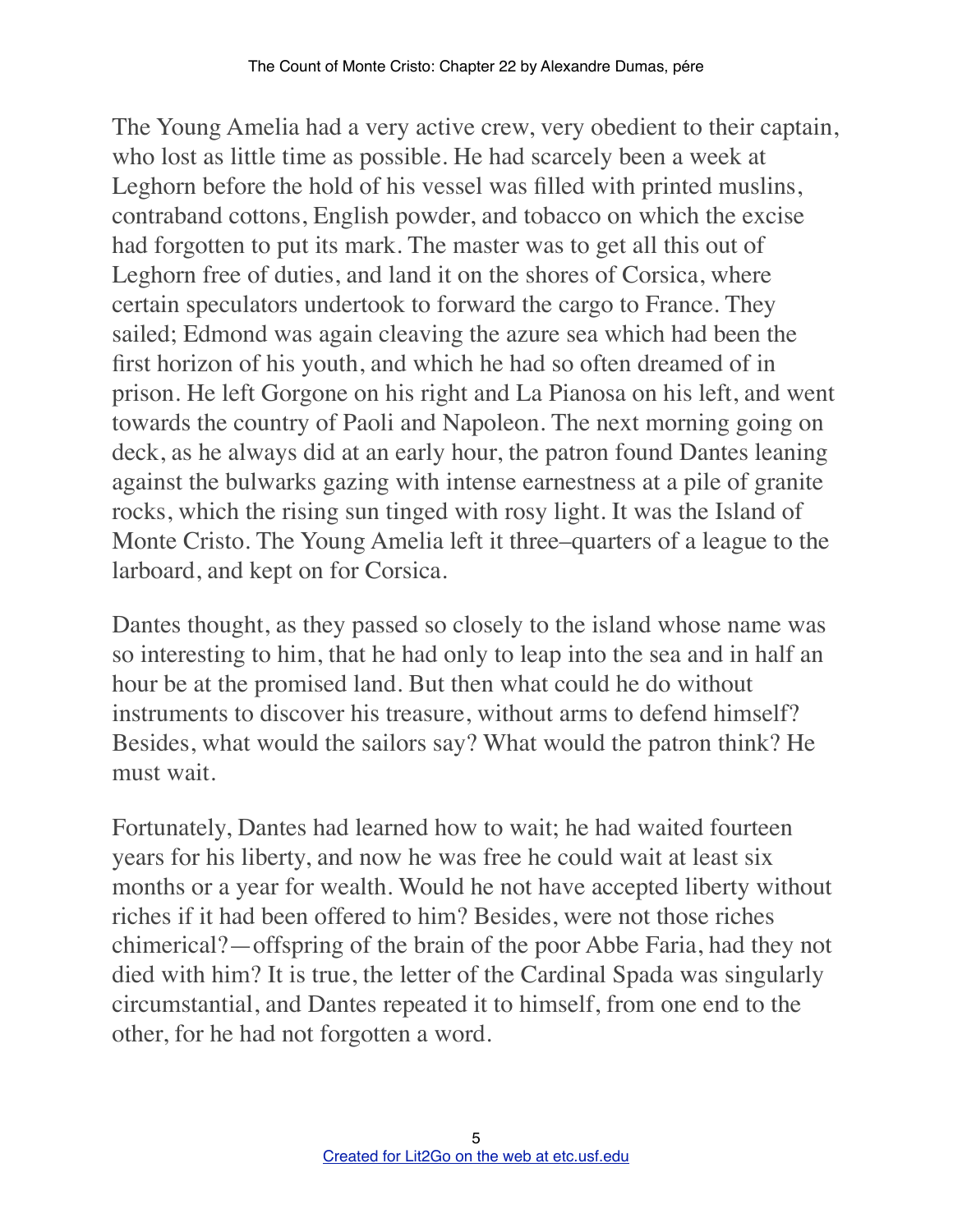Evening came, and Edmond saw the island tinged with the shades of twilight, and then disappear in the darkness from all eyes but his own, for he, with vision accustomed to the gloom of a prison, continued to behold it last of all, for he remained alone upon deck. The next morn broke off the coast of Aleria; all day they coasted, and in the evening saw fires lighted on land; the position of these was no doubt a signal for landing, for a ship's lantern was hung up at the mast–head instead of the streamer, and they came to within a gunshot of the shore. Dantes noticed that the captain of The Young Amelia had, as he neared the land, mounted two small culverins, which, without making much noise, can throw a four ounce ball a thousand paces or so.

But on this occasion the precaution was superfluous, and everything proceeded with the utmost smoothness and politeness. Four shallops came off with very little noise alongside the lugger, which, no doubt, in acknowledgement of the compliment, lowered her own shallop into the sea, and the five boats worked so well that by two o'clock in the morning all the cargo was out of The Young Amelia and on terra firma. The same night, such a man of regularity was the patron of The Young Amelia, the profits were divided, and each man had a hundred Tuscan livres, or about eighty francs. But the voyage was not ended. They turned the bowsprit towards Sardinia, where they intended to take in a cargo, which was to replace what had been discharged. The second operation was as successful as the first, The Young Amelia was in luck. This new cargo was destined for the coast of the Duchy of Lucca, and consisted almost entirely of Havana cigars, sherry, and Malaga wines.

There they had a bit of a skirmish in getting rid of the duties; the excise was, in truth, the everlasting enemy of the patron of The Young Amelia. A customs officer was laid low, and two sailors wounded; Dantes was one of the latter, a ball having touched him in the left shoulder. Dantes was almost glad of this affray, and almost pleased at being wounded, for they were rude lessons which taught him with what eye he could view danger, and with what endurance he could bear suffering. He had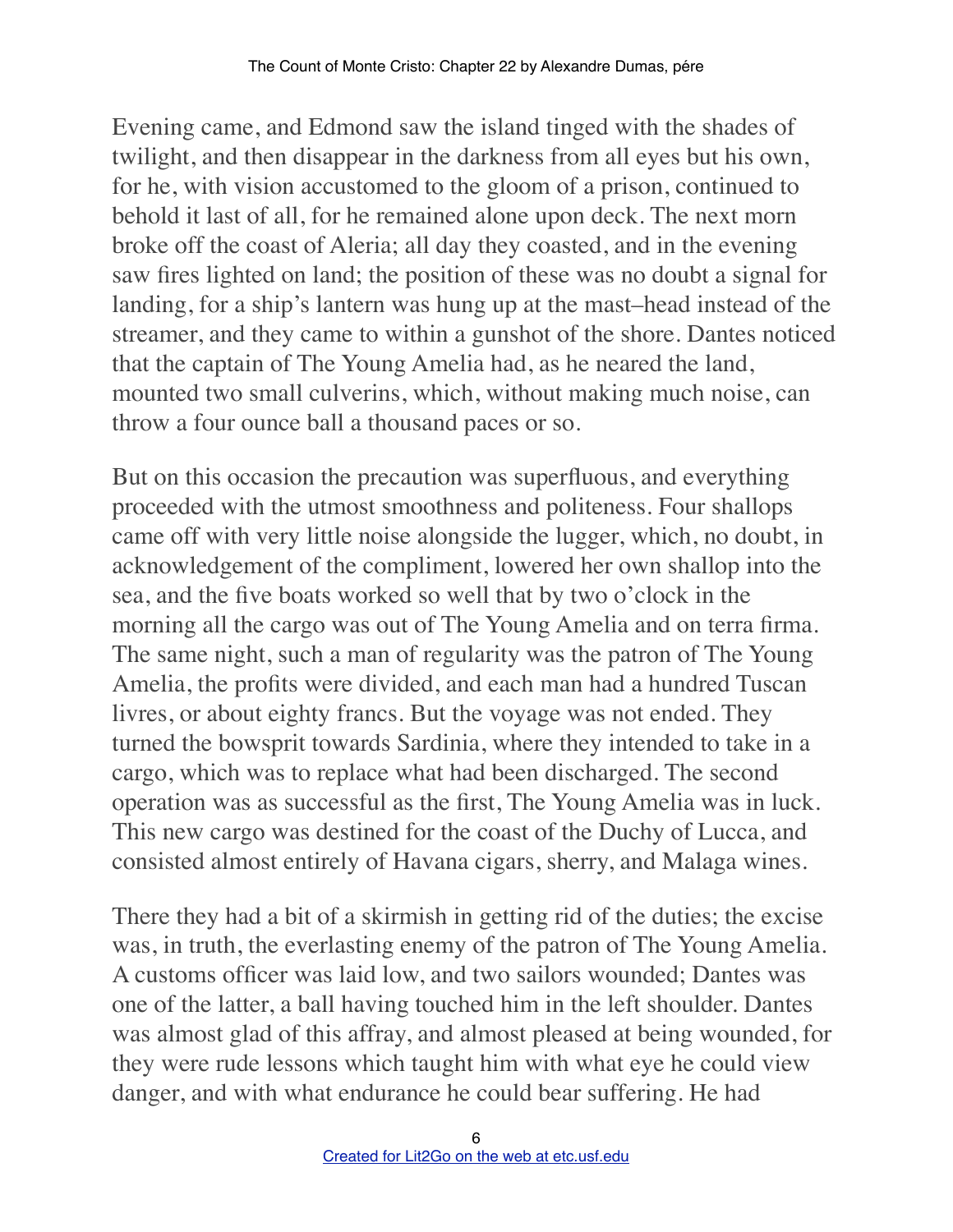contemplated danger with a smile, and when wounded had exclaimed with the great philosopher, "Pain, thou art not an evil." He had, moreover, looked upon the customs officer wounded to death, and, whether from heat of blood produced by the encounter, or the chill of human sentiment, this sight had made but slight impression upon him. Dantes was on the way he desired to follow, and was moving towards the end he wished to achieve; his heart was in a fair way of petrifying in his bosom. Jacopo, seeing him fall, had believed him killed, and rushing towards him raised him up, and then attended to him with all the kindness of a devoted comrade.

This world was not then so good as Doctor Pangloss believed it, neither was it so wicked as Dantes thought it, since this man, who had nothing to expect from his comrade but the inheritance of his share of the prize– money, manifested so much sorrow when he saw him fall. Fortunately, as we have said, Edmond was only wounded, and with certain herbs gathered at certain seasons, and sold to the smugglers by the old Sardinian women, the wound soon closed. Edmond then resolved to try Jacopo, and offered him in return for his attention a share of his prize– money, but Jacopo refused it indignantly.

As a result of the sympathetic devotion which Jacopo had from the first bestowed on Edmond, the latter was moved to a certain degree of affection. But this sufficed for Jacopo, who instinctively felt that Edmond had a right to superiority of position—a superiority which Edmond had concealed from all others. And from this time the kindness which Edmond showed him was enough for the brave seaman.

Then in the long days on board ship, when the vessel, gliding on with security over the azure sea, required no care but the hand of the helmsman, thanks to the favorable winds that swelled her sails, Edmond, with a chart in his hand, became the instructor of Jacopo, as the poor Abbe Faria had been his tutor. He pointed out to him the bearings of the coast, explained to him the variations of the compass, and taught him to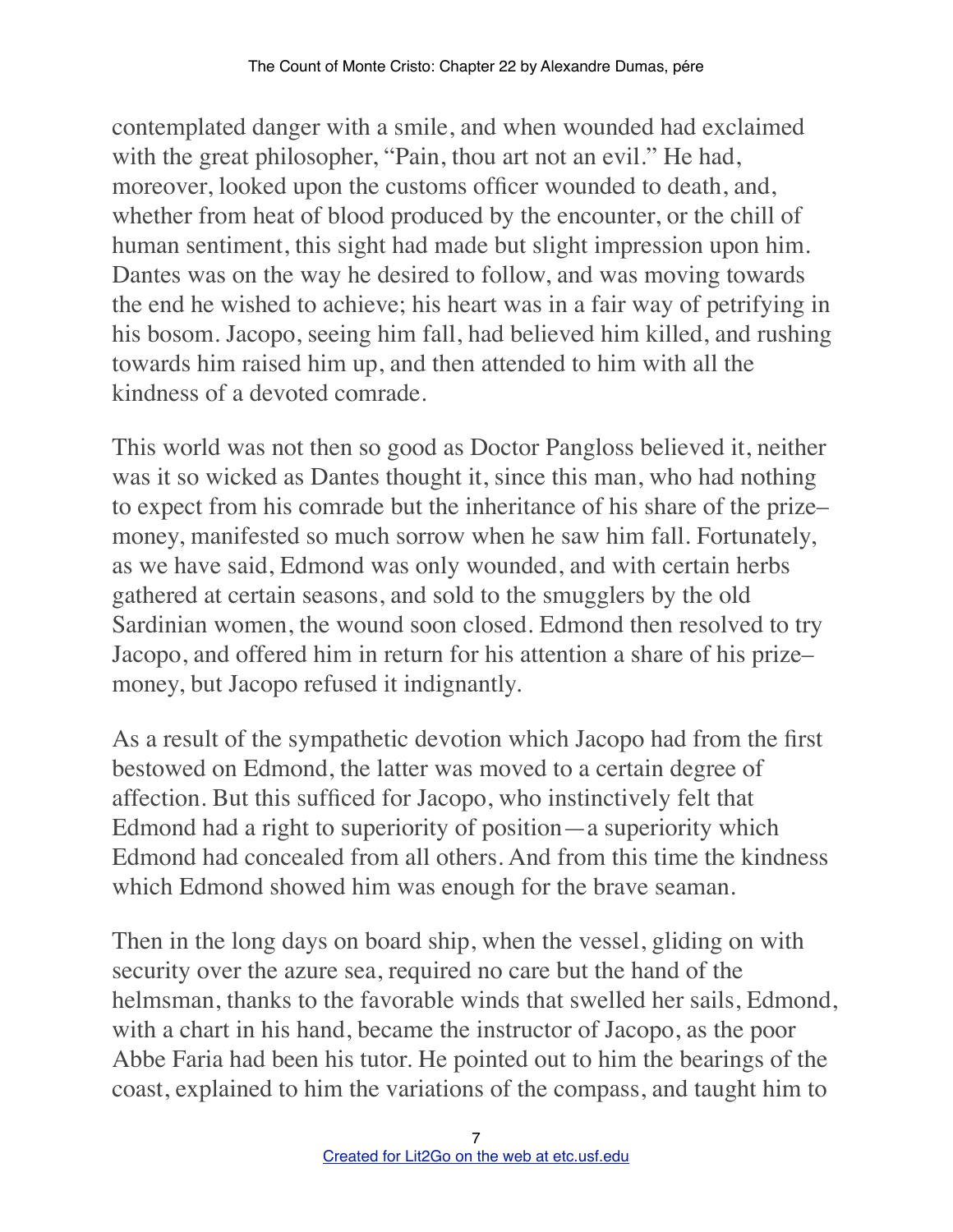read in that vast book opened over our heads which they call heaven, and where God writes in azure with letters of diamonds. And when Jacopo inquired of him, "What is the use of teaching all these things to a poor sailor like me?" Edmond replied, "Who knows? You may one day be the captain of a vessel. Your fellow–countryman, Bonaparte, became emperor." We had forgotten to say that Jacopo was a Corsican.

Two months and a half elapsed in these trips, and Edmond had become as skilful a coaster as he had been a hardy seaman; he had formed an acquaintance with all the smugglers on the coast, and learned all the Masonic signs by which these half pirates recognize each other. He had passed and re–passed his Island of Monte Cristo twenty times, but not once had he found an opportunity of landing there. He then formed a resolution. As soon as his engagement with the patron of The Young Amelia ended, he would hire a small vessel on his own account—for in his several voyages he had amassed a hundred piastres—and under some pretext land at the Island of Monte Cristo. Then he would be free to make his researches, not perhaps entirely at liberty, for he would be doubtless watched by those who accompanied him. But in this world we must risk something. Prison had made Edmond prudent, and he was desirous of running no risk whatever. But in vain did he rack his imagination; fertile as it was, he could not devise any plan for reaching the island without companionship.

Dantes was tossed about on these doubts and wishes, when the patron, who had great confidence in him, and was very desirous of retaining him in his service, took him by the arm one evening and led him to a tavern on the Via del' Oglio, where the leading smugglers of Leghorn used to congregate and discuss affairs connected with their trade. Already Dantes had visited this maritime Bourse two or three times, and seeing all these hardy free–traders, who supplied the whole coast for nearly two hundred leagues in extent, he had asked himself what power might not that man attain who should give the impulse of his will to all these contrary and diverging minds. This time it was a great matter that was